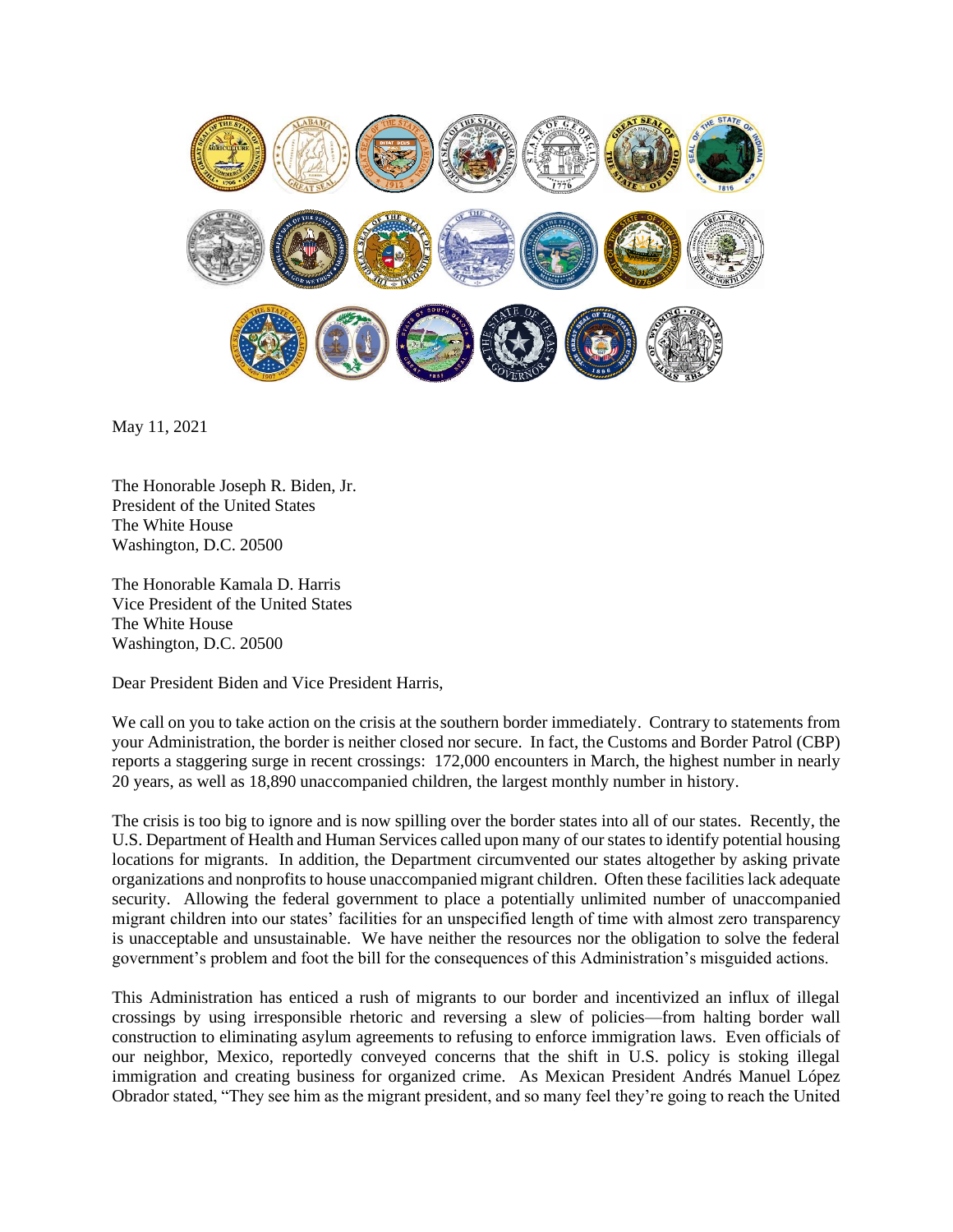May 11, 2021 Page 2 of 3

States. We need to work together to regulate the flow, because this business can't be tackled from one day to the next."

The cause of the border crisis is entirely due to reckless federal policy reversals executed within your first 100 days in office. The rhetoric of the Biden Administration and the rollback of critical agreements with our allies have led to the inhumane treatment of tens of thousands of children and undermined a fragile immigration system. While the most direct victims of the policy changes will be the children exploited and trafficked by gangs and cartels, the disastrous impact of your polices on America's recovery will be farreaching.

Federal, state, and local authorities are overwhelmed, and the situation on the ground is heartbreaking. After a dangerous journey, many children are living in overcrowded conditions with uncertain futures and without parents or loved ones to care for them. Beyond the humanitarian crisis, the lack of border security is a criminal one, threatening the safety of American citizens. The CBP reports a 233% increase in the seizure of fentanyl compared to January last year, exacerbating the nation's opioid epidemic. Law enforcement officials are recovering drugs, illegal narcotics, and weapons being smuggled across the border by cartels—the same cartels that are also trafficking men, women, and children and jeopardizing their lives.

At a time when our country is trying to recover from a once-in-a-generation pandemic, the last thing we need is a self-created crisis that exploits families, undermines public safety, and threatens our national security. We urge you to take action to end the humanitarian crisis and secure our southern border immediately.

Sincerely,

Prince.

Governor Asa Hutchinson Governor Brian Kemp Governor Brad Little State of Arkansas State of Georgia State of Idaho



ay /vey

State of Tennessee State of Alabama State of Arizona

Governor Eric Holcomb Governor Kim Reynolds Governor Tate Reeves State of Indiana State of Iowa State of Mississippi

Governor Mike Parson Governor Greg Gianforte Governor Pete Ricketts State of Missouri State of Montana State of Nebraska

Governor Bill Lee Governor Kay Ivey Governor Doug Ducey